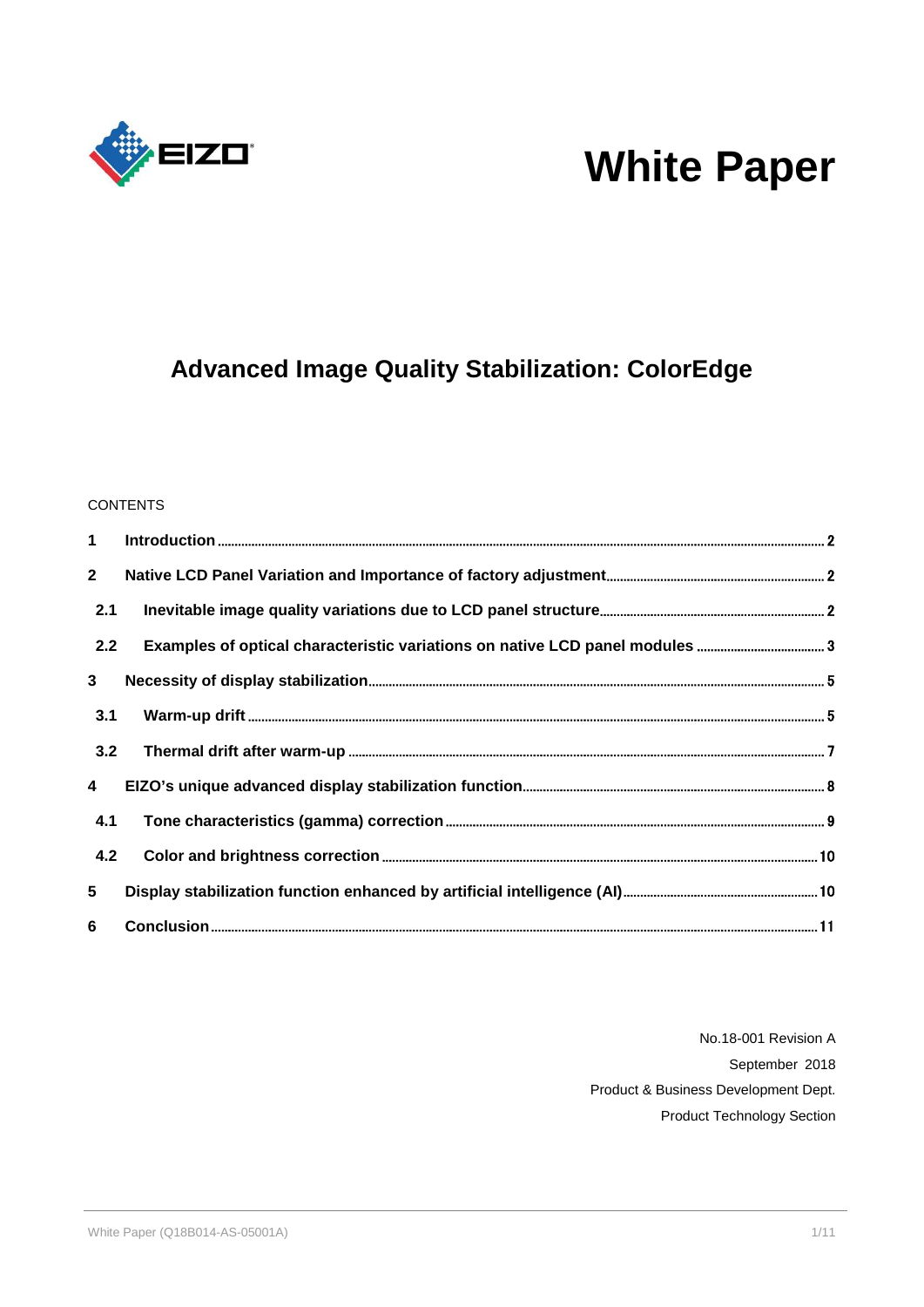## <span id="page-1-0"></span>**1 Introduction**

For graphic professionals, creators and designers who are in critical need to have accurate color reproduction, there are many color calibration LCD monitors to choose from in the market today. These products often highlight that they are factory-adjusted for true and accurate color. However, technically speaking, just performing factory-adjustment to an LCD monitor will not be enough to keep expected color and tone accuracy.

In this technical white paper, we first describe the basic behavior of native LCD panel characteristics focusing on image quality aspects, clarify what is required to overcome these technical challenges for an LCD monitor to maintain accurate image quality, as well as how EIZO ColorEdge series monitors incorporate such technologies to differentiate them from general calibration monitors in terms of the final image accuracy and image quality stability over time.

## <span id="page-1-1"></span>**2 Native LCD Panel Variation and Importance of factory adjustment**

EIZO ColorEdge series monitors are adjusted one by one at the factory. Although it is time-consuming and costly work, this is one of the necessary processes to ensure precise and accurate color and tone reproduction. In this section, we will focus on image quality variations on a native LCD panel and explain why it occurs to help you understand how factory adjustment works to eliminate these variations.

#### <span id="page-1-2"></span>**2.1 Inevitable image quality variations due to LCD panel structure**

An LCD panel module expresses light and dark by controlling the transmittance of light irradiated from a backlight (light source). In recent years, LED backlight has become mainstream as a light source. Due to its technical nature, it is true that LED backlight plays a major role in determining optical characterizes of the LCD panel. However an LCD panel consists of not only an LED backlight, but also many optical material layers such as reflection sheet, diffusion sheet, polarizing plate, color filter and liquid crystal layer assembled. Each raw material has its own tolerances in terms of optical characteristics, and when these are assembled together as a final LCD panel module, even if each component is handled under strict quality control, this generates inevitable optical performance variations within the same LCD panel module.



Fig.1 Structure of Liquid Crystal Panel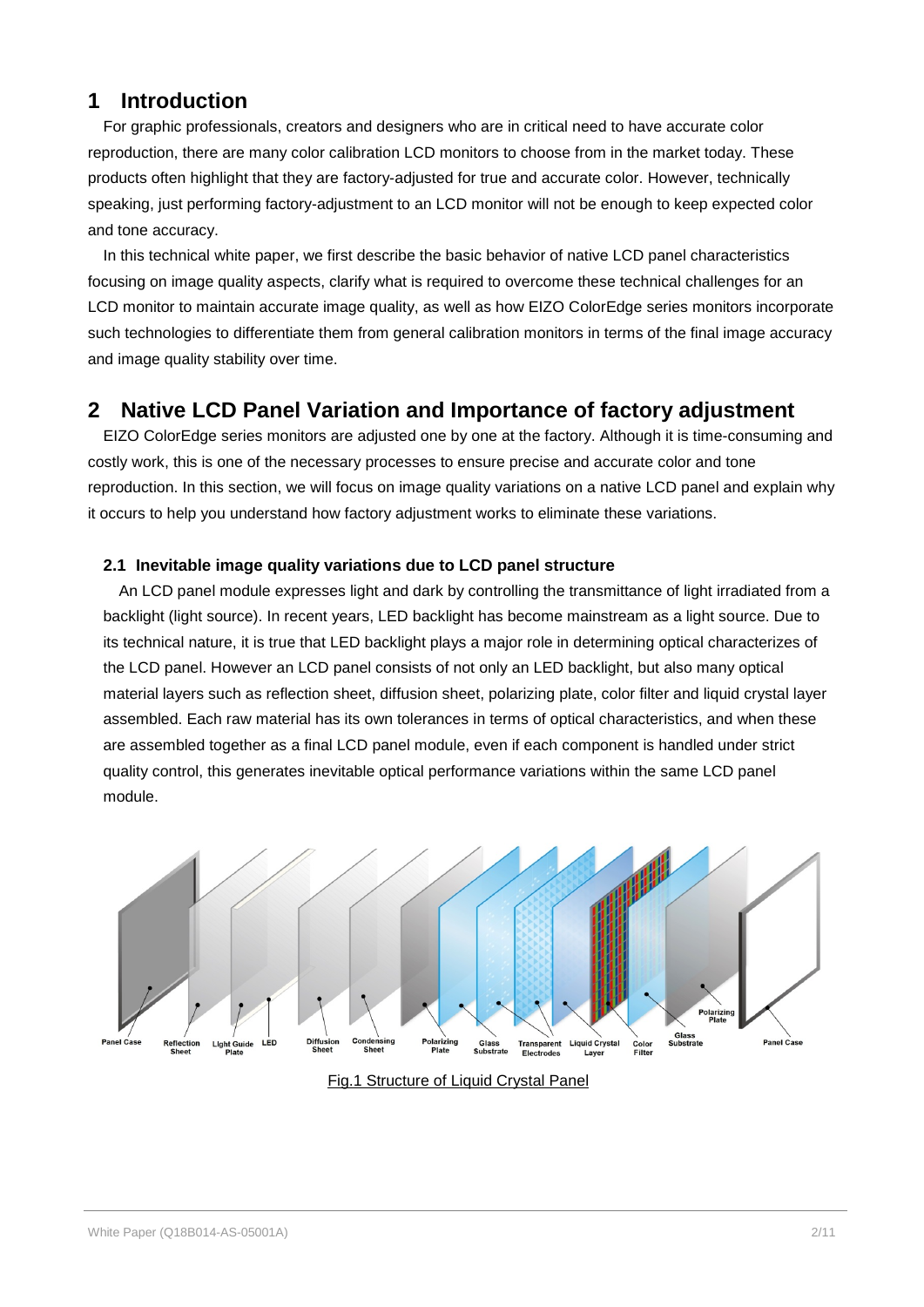#### <span id="page-2-0"></span>**2.2 Examples of optical characteristic variations on native LCD panel modules**

As described in Section 2.1, even in the same LCD panel module, there is a certain level of deviations in optical characteristics. In this section, we will take a closer look at major characteristics that affect to final image quality. Here we pick up and visualize key optical characteristics regarding aspects of image quality – chromaticity (Fig.2), tone characteristics (Fig.3) and luminance uniformity across the screen (Fig.4), which has relatively large variations coming out of the factory even on the same LCD panel module.



Fig.2 Variation in chromaticity (based on average)



Fig.3 Variation in tone characteristics (gamma)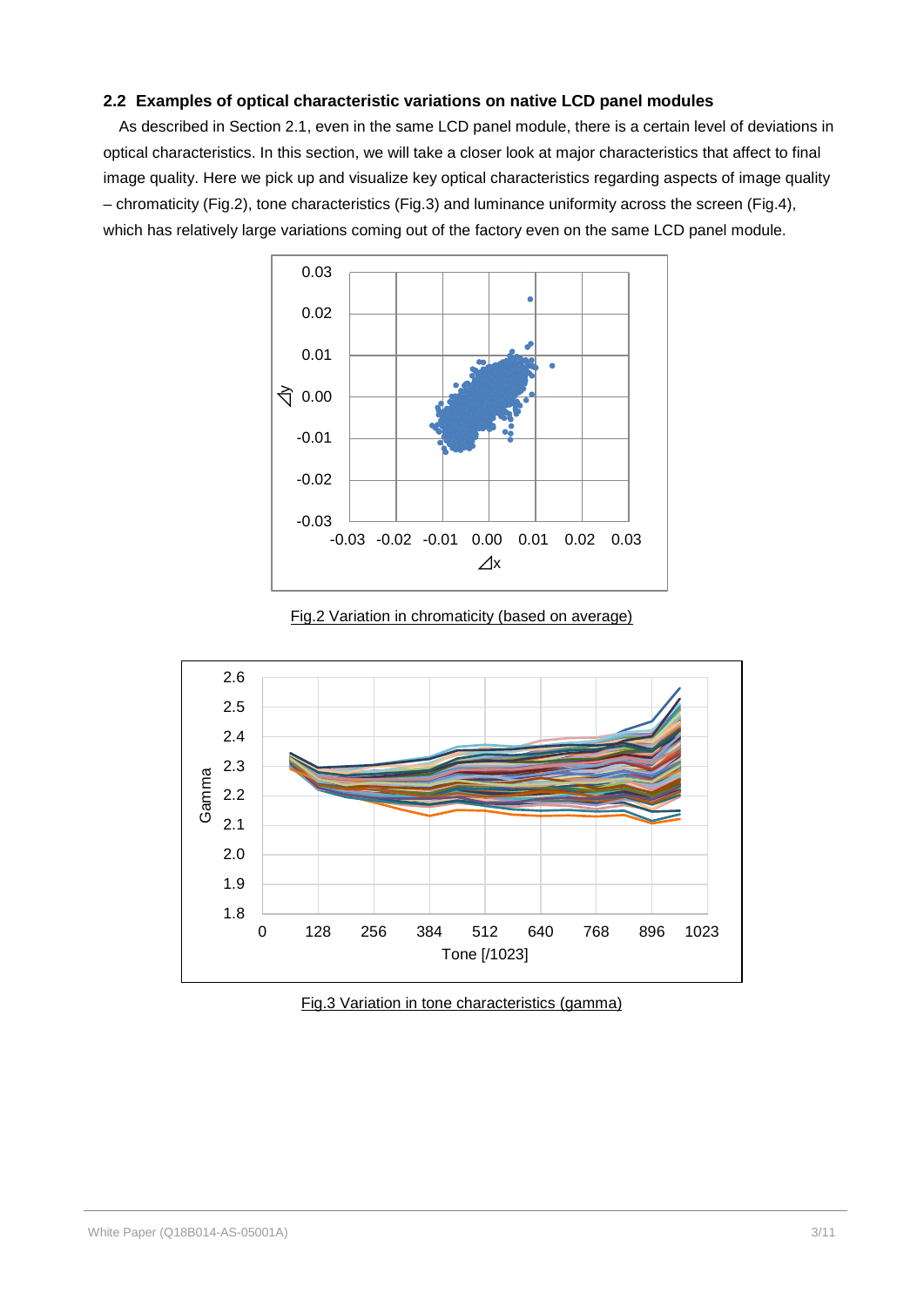

Fig.4 Variation in luminance uniformity across the screen (1023 tone)

These variations on the native LCD panel characteristics result in noticeable color and/or tone differences, even when comparing two equivalent products as shown in the following photo (Fig.5).



Fig.5 Deviations on unadjusted, native LCD panel modules

Therefore, in order to precisely and accurately display colors as well as to ensure consistent image quality across the same product, it is necessary to perform factory adjustment to correct individual native LCD panel variations such as in luminance level, chromaticity, tone characteristics, screen uniformity etc. one by one. For example, EIZO ColorEdge series monitors are adjusted individually at the factory (Fig.6) by measuring luminance level, chromaticity, every single tone of each RGB channel, luminance and chromaticity uniformity – this achieves highly precise image quality with minimum variation.



Fig.6 Factory adjustment of EIZO ColorEdge series monitors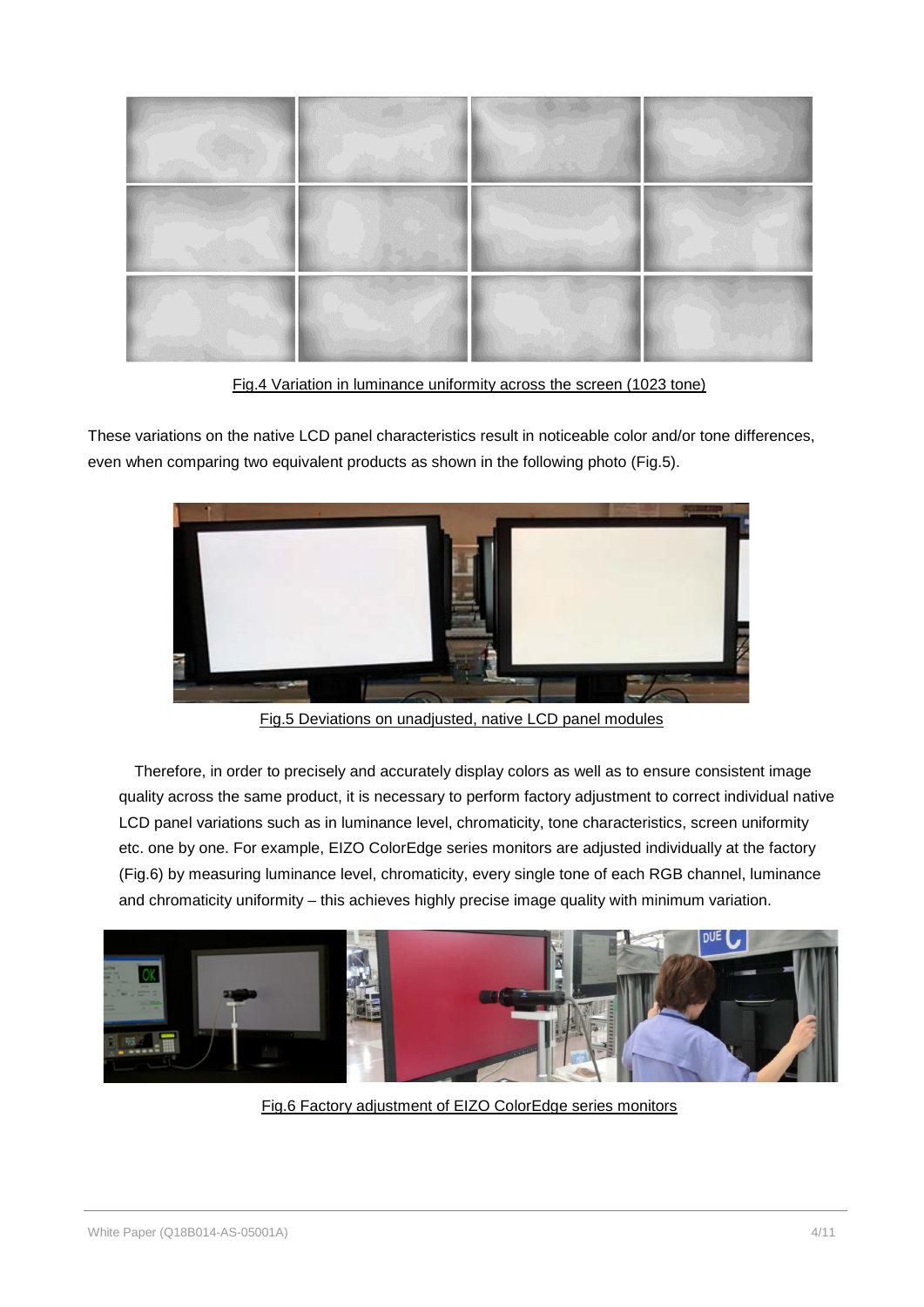## <span id="page-4-0"></span>**3 Necessity of display stabilization**

In recent years, factory adjustment has become more common among color calibration LCD monitors for color critical applications, but one of the important but less highlighted aspects of the LCD panel characteristics is the fact that optical characteristics fluctuate from time to time when an LCD monitor is in use, and sometimes quite substantially. It is already common knowledge that temperature plays an important part in the cause of this fluctuation of the display characteristics.

In this section, we describe the impact of temperature on image quality fluctuation of an LCD monitor, breaking it down into the following two major phases: monitor warm-up drift and thermal drift after warm-up.

#### <span id="page-4-1"></span>**3.1** Warm-up drift

It is already well known that it takes time to stabilize the brightness level after turning on the monitor. However, not only the brightness level, but both chromaticity and gamma characteristics are also affected by temperature change and take a certain amount of time to fully stabilize.

For instance, Fig.7 shows the changes of chromaticity/brightness level in Delta-E 2000\* after turning on an LCD monitor without any warm-up drift compensation mechanism. As you see here, there is a considerable chromaticity difference of 5.6 in Delta-E 2000 at 60 minutes after startup compared to the original state. In general, chromaticity difference greater than 2 is known to be noticeable to the human eye. This means that there is an apparant change in color over 60 minutes after startup.



Fig. 7 Warm-up drift in chromaticity and brightness (Benchmark: Timing of turning on)

Fig. 8 shows a drift of the display gamma characteristics at several different signal levels. For accurate color and tone presentation, it is also desirable that the gamma value is constant just after turning on the monitor. But in reality there are several fluctuations in gamma characteristics which have a negative impact on tone accuracy. Taking the gamma value at 640 tone as an example, a gamma shift of 0.1 or greater is observed in the first 60 minutes after powering on.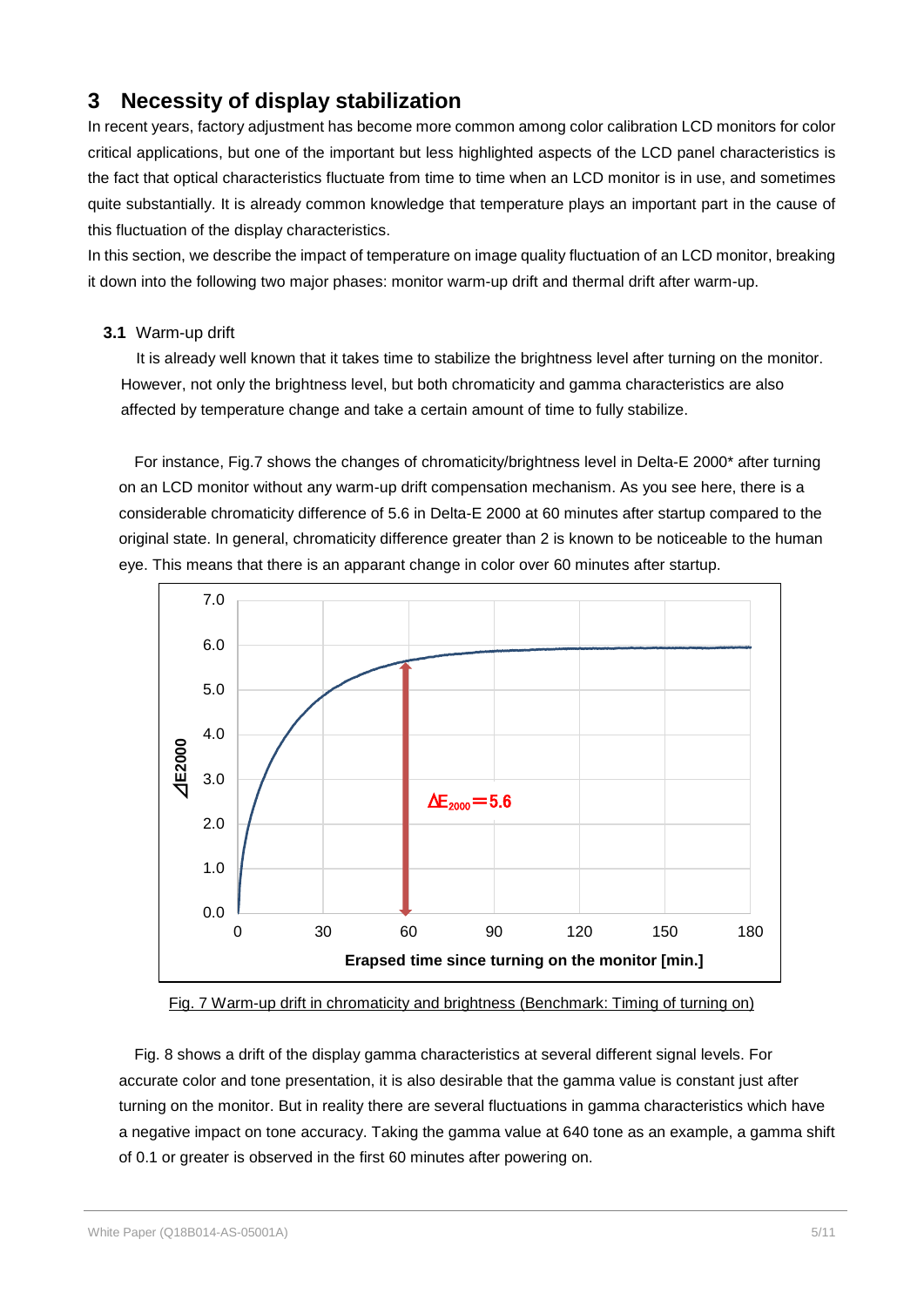

Fig.8 Warm-up drift in gamma value (benchmark: time since turning on)

\* [Reference] ISO 11664-6/CIE 014-6 Colorimetry – Part 6: CIEDE2000 Color-Difference Formula 2013 <http://www.cie.co.at/publications/colorimetry-part-6-ciede2000-colour-difference-formula>

These two results show that changes in color and tone reproduction due to warm-up drift are clearly noticeable and not an acceptable level for color critical applications.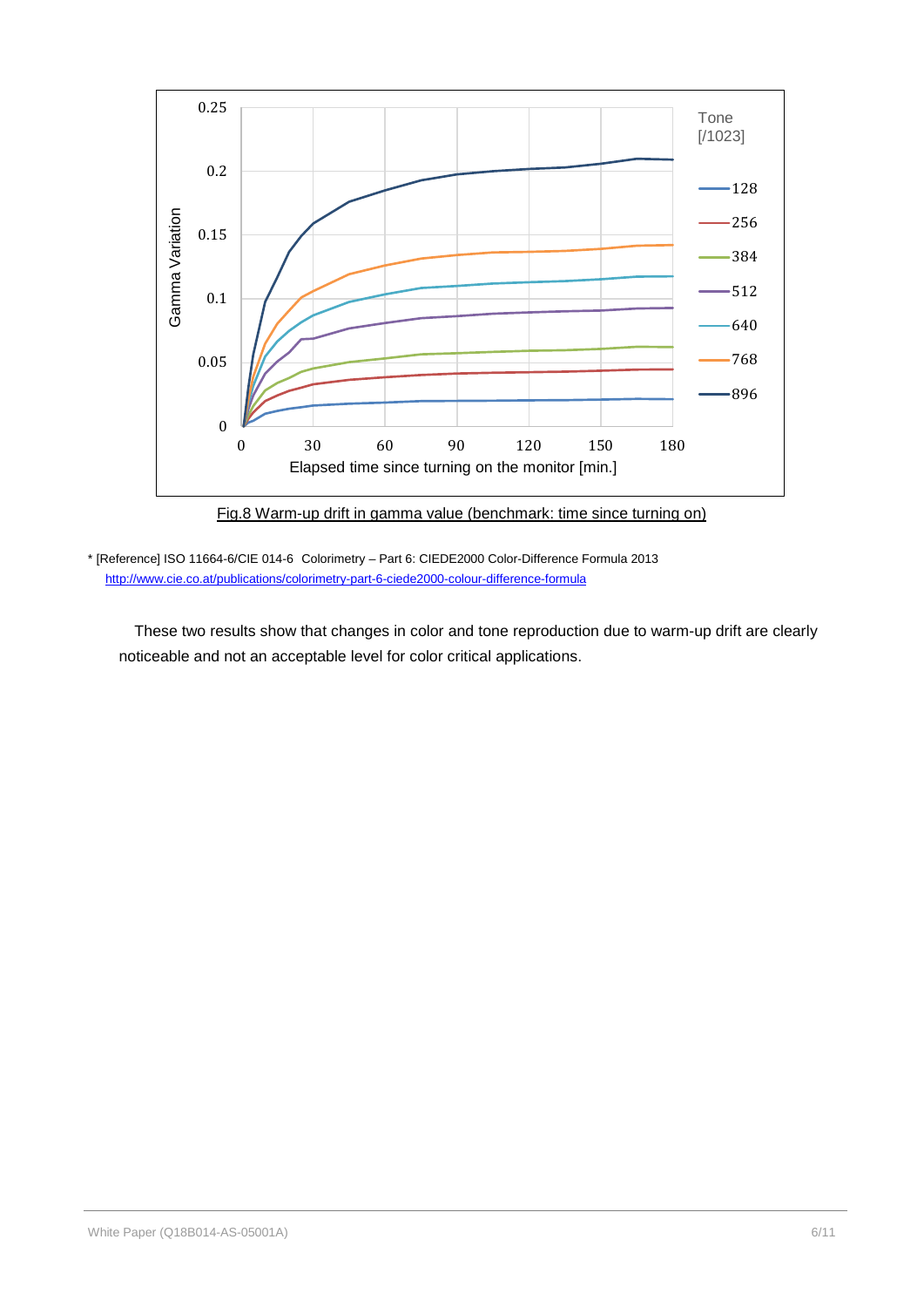#### <span id="page-6-0"></span>**3.2 Thermal drift after warm-up**

Even though the LCD monitor is warmed up, the following factors that can affect the internal temperature of the monitor still exist, which have a negative impact on color precision:

- $\Diamond$  Room temperature change
- $\Diamond$  Switching to different brightness (backlight) level (ex. switch between different color preset modes)
- $\Diamond$  Tuning off/on the monitor, entering/exiting from power save mode

Table 1 shows an example of how room temperature affects color accuracy. 10°C increases in room temperature (from 15°C to 25°C) results in a chromaticity and brightness shift of 2.0 in delta E2000, which is noticeable to the human eye.

| able 1 Chromaticity / Brightness variation (benchmark: 25 C |                  |                |                  |  |  |  |  |  |
|-------------------------------------------------------------|------------------|----------------|------------------|--|--|--|--|--|
| Ambient                                                     | $15^{\circ}$ C   | $25^{\circ}$ C | $35^{\circ}$ C   |  |  |  |  |  |
| temperature                                                 | $(-10^{\circ}C)$ | (base)         | $(+10^{\circ}C)$ |  |  |  |  |  |
| $\Delta E_{2000}$                                           | 2.0              |                | 1.9              |  |  |  |  |  |

## Table 1 Chromaticity / Brightness Variation (benchmark: 25°C)

As we discussed in this section, factory adjustment alone is not found to be sufficient enough for precise color consistency on an LCD monitor. Color stability is largely affected by the temperature, and such as when the monitor warms up or room temperature fluctuates during normal use. To avoid this unstable color presentation on an LCD monitor, display stabilization function is a must-have for color critical applications in addition to factory adjustment.



ColorEdge series: stable display General calibration monitor: unstable display



Fig.9 Figurative representation of monitor display quality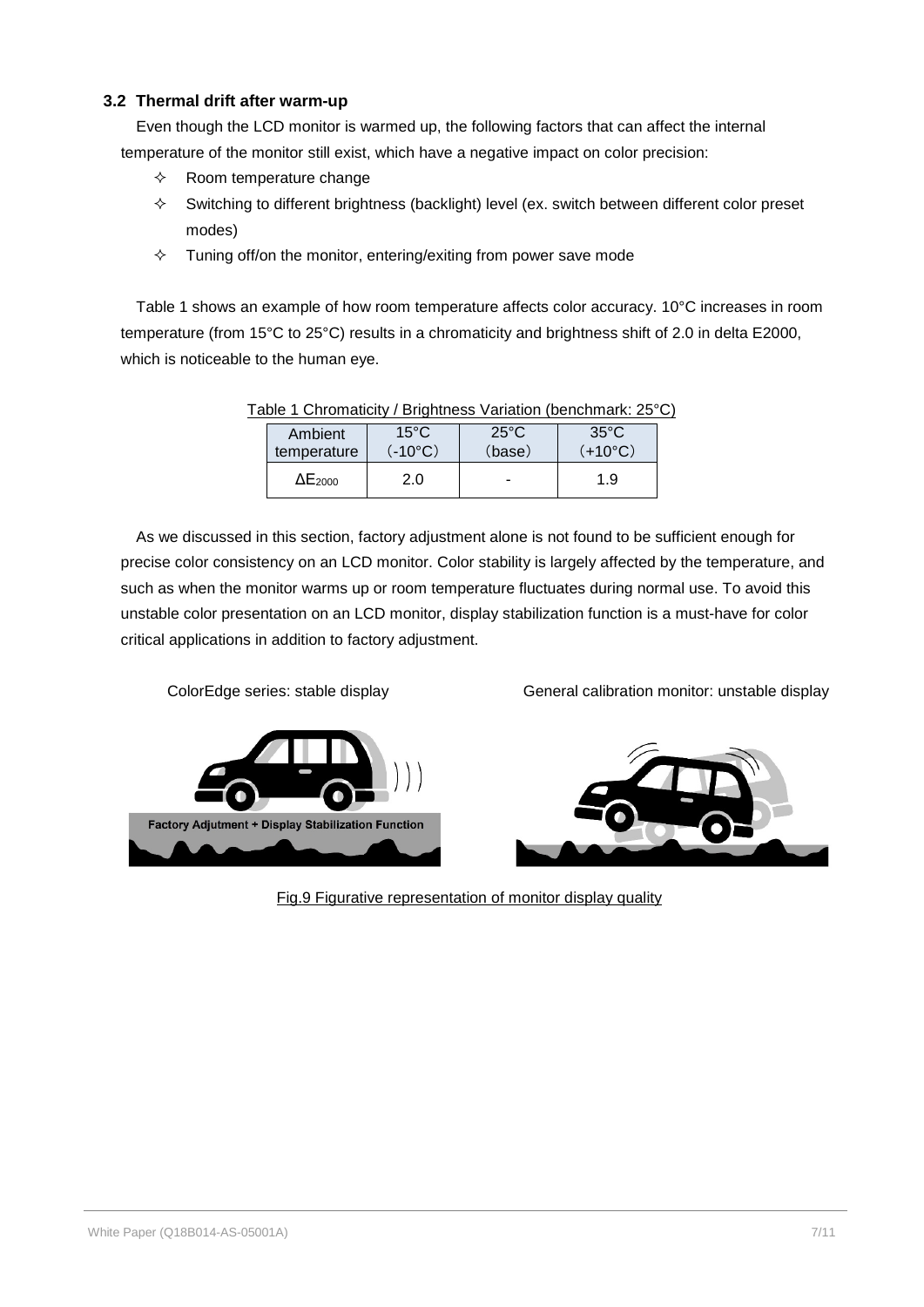## <span id="page-7-0"></span>**4 EIZO's unique advanced display stabilization function**

In Chapter 3, we learned that key characteristics of an LCD monitor such as chromaticity, brightness and tone response are constantly fluctuating due to influences from ambient temperature and/or backlight settings which cause temperature changes inside the monitor.

The ColorEdge series incorporates a display stabilization function to minimize these fluctuations, increasing the stability and accuracy of color presentation by correcting unwanted changes on key display characteristics in real time. This Chapter will explain the working principle and the actual performance of the EIZO display stabilization function.



Fig.10 Conceptual diagram of display stabilization

Firstly, the EIZO display stabilization function is composed of three main components:

- a) Precise temperature sensing inside the LCD monitor
- b) Accurate assessment of temperature surrounding LCD panel module with unique estimation algorithm
- c) Real-time feedback loop and adaptive LCD panel control of key image quality parameters

Thanks to this temperature sensing and estimation technology, precise feedback and compensation is performed with high precision in real time to the key elements of image quality – tone characteristics, screen uniformity, and chromaticity/brightness output. This ensures tone and color reproduction are always accurately maintained within the ideal targets which are originally defined at factory.

Explained in the following sections, we tested the performance of the display stabilization function under various temperature conditions also with different brightness settings which resulted in effectiveness for both tone characteristics (gamma) and chromaticity/brightness.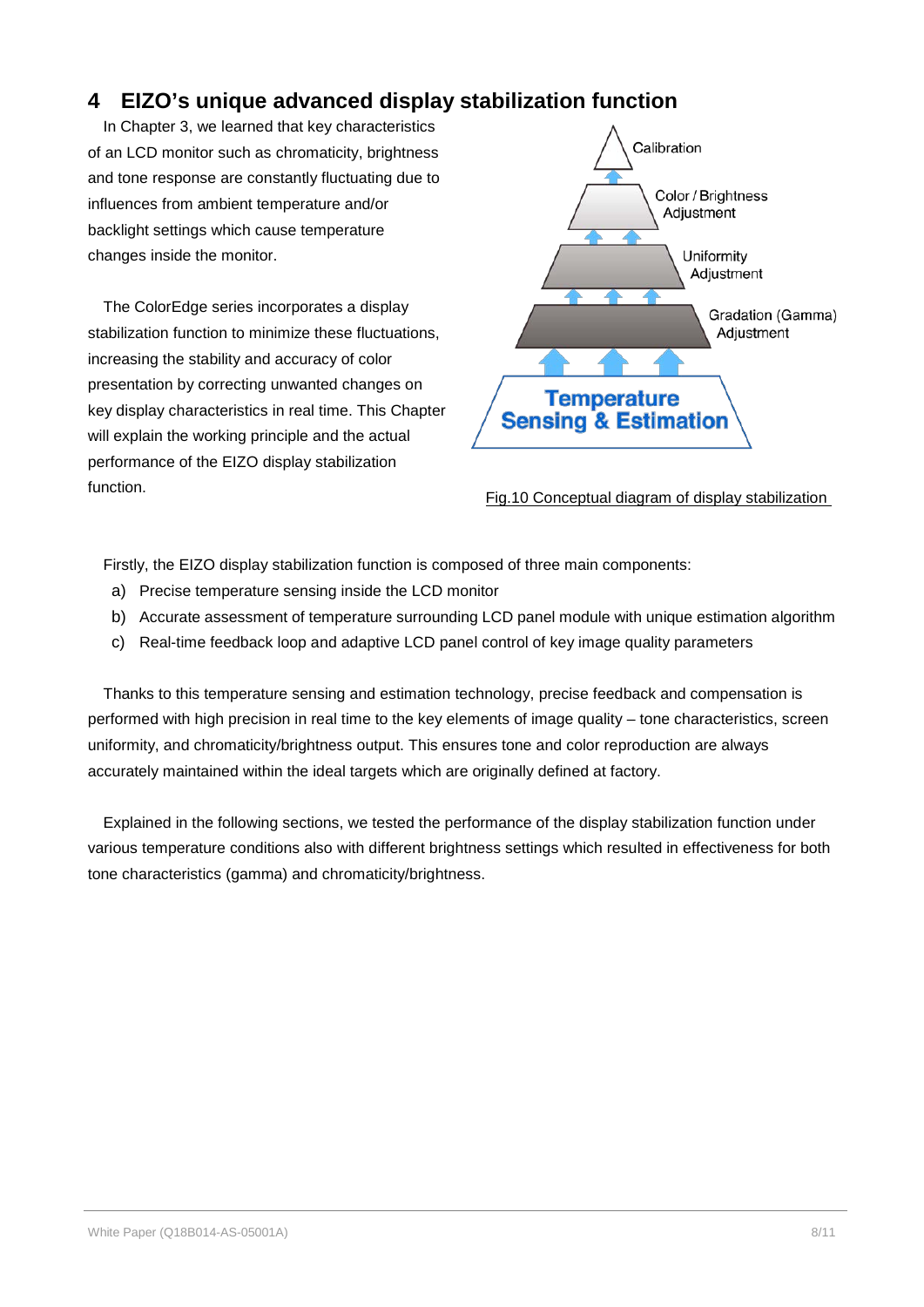#### <span id="page-8-0"></span>**4.1 Tone characteristics (gamma) correction**

Fig.11 and Fig.12 compare the tone characteristic fluctuations under various temperature conditions/brightness settings with and without display stabilization. In these graphs, tone curve characteristics in each temperature condition/brightness setting are presented as a different color line. Ideally, when tone curve characteristics would have no fluctuation, the lines would be right on the horizontal axis at gamma 2.4.

Fig.11 shows the Gamma curve deviation without display stabilization, under the influence of temperature change, the gamma fluctuates more than  $\pm$  0.1 from 2.4 in the mid to high tone area. In contrast, with the display stabilization function (Fig.12), the gamma deviation is within the variation of  $\pm$ 0.05 – this shows that the display stabilization function works effectively to maintain accurate tone characteristics, countering changes caused by temperature fluctuations.



 Gamma curve fluctuation vs. various temperature/brightness setting (γ=2.4 as the target value)

Fig.11 Gamma curve deviation without display stabilization



Fig.12 Gamma curve deviation with display stabilization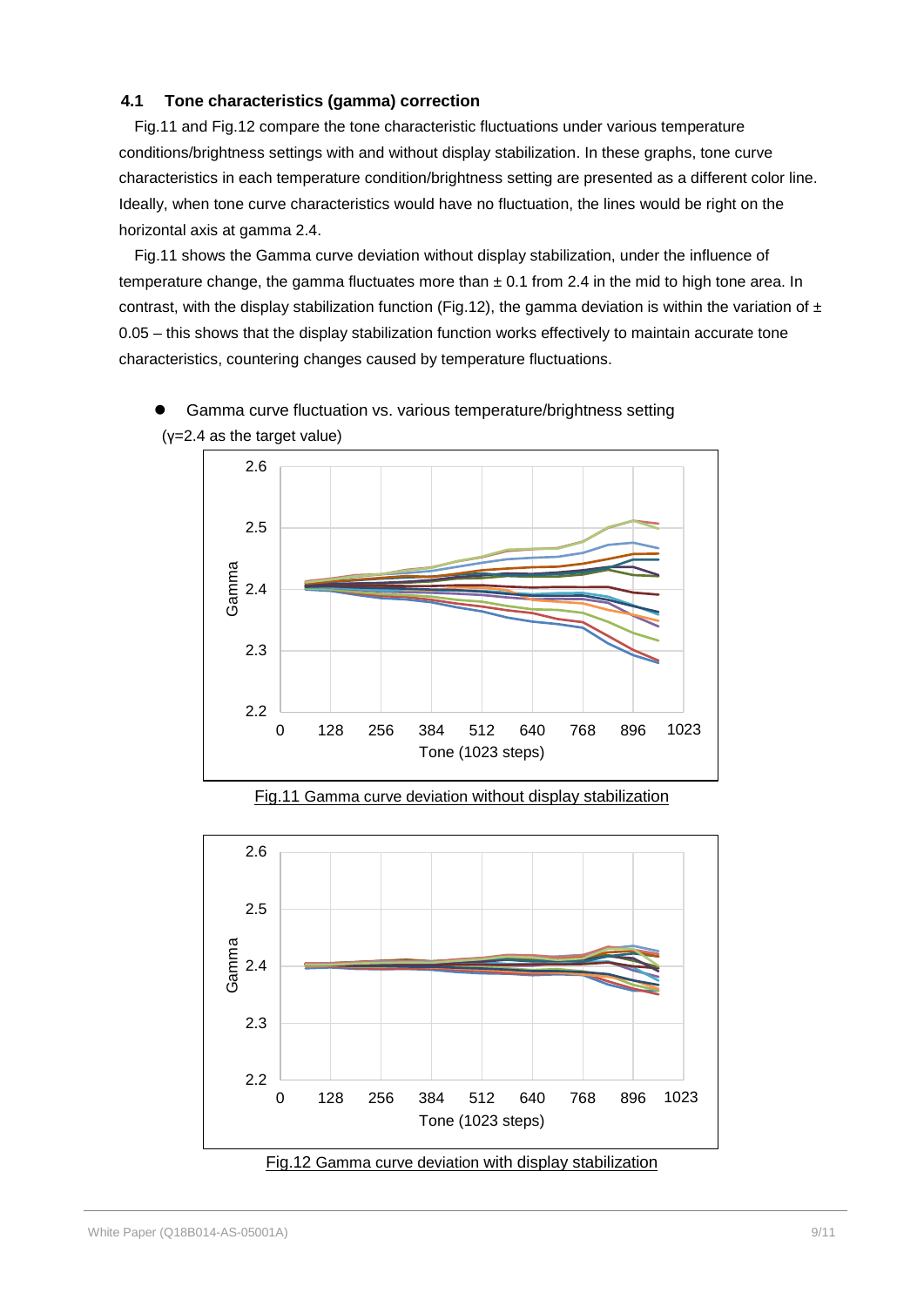#### <span id="page-9-0"></span>**4.2 Color and brightness correction**

As shown in Table 2, without the display stabilization function, when the ambient temperature changes from 25°C to 15°C, there is a variation of  $\Delta E_{2000} = 2.0$  compared to 25°C. When the ambient temperature increases from 25°C to 35°C, there is a variation of  $\Delta E_{2000}$  =1.9. In contrast, with the display stabilization function, the variation is minimized to  $\Delta E_{2000}=0.2$  at 15°C and 0.4 at 35°C (10 degrees decrease/increase), which shows that the display stabilization function works effectively to maintain chromaticity/brightness stable, countering changes cause by ambient temperature fluctuations.

| Ambient<br>Temperature                                  | $15^{\circ}$ C<br>$(-10^{\circ}C)$ | $25^{\circ}$ C<br>(benchmark) | $35^{\circ}$ C<br>$(+10^{\circ}C)$ |  |  |  |
|---------------------------------------------------------|------------------------------------|-------------------------------|------------------------------------|--|--|--|
| <b>Without Display</b><br><b>Stabilization Function</b> | 2.0                                |                               | 1.9                                |  |  |  |
| With Display<br><b>Stabilization Function</b>           | 02                                 |                               | 0.4                                |  |  |  |

Table 2 Changes in Chromaticity and Brightness (ΔE2000, benchmark: 25°C)

## <span id="page-9-1"></span>**5 Display stabilization function enhanced by artificial intelligence (AI)**

In order to enhance the performance of the display stabilization function described in Chapter 4, a new algorithm powered by AI is implemented in our latest ColorEdge series (June 2018: CG3145, CG319X). Using a temperature-controlled test room and highly accurate measuring devices, data sets comprised of patterns of subtle changes in the LCD monitor caused by temperature fluctuations are collected and used to train (deep learning techniques) and optimize the AI. This enables the creation of a highly precise ambient temperature estimation algorithm. By utilizing this AI-powered temperature estimation algorithm, the ColorEdge series achieves remarkable advances in display image quality stabilization.



Fig.13 Conceptual diagram of AI-powered temperature estimation algorithm utilizing deep learning techniques